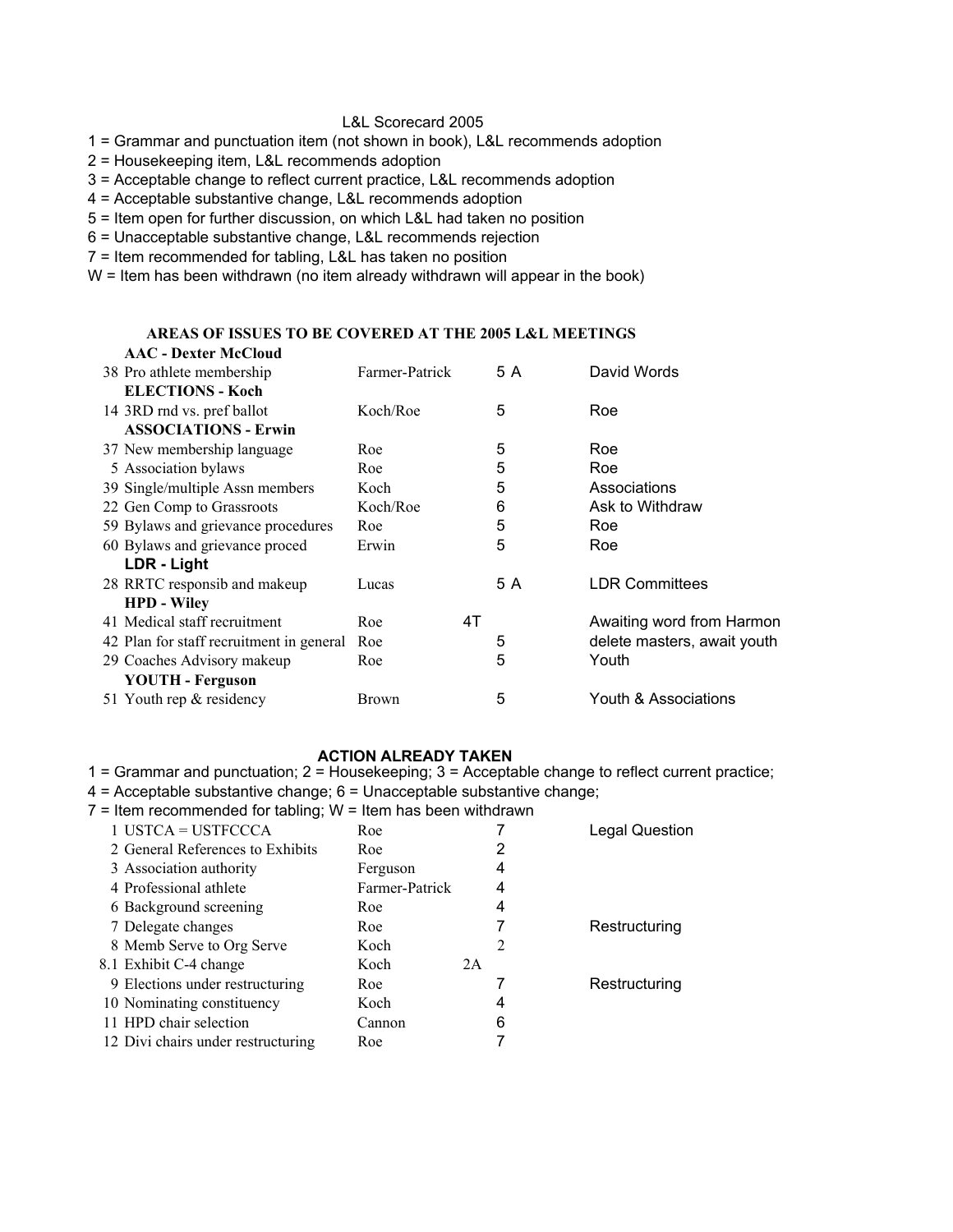#### **ACTION ALREADY TAKEN-Cont.**

13 Elections procedures Koch/Roe 4A 13.1 Open Item on elections L&L 7 15 Committee election supervision Koch 4 16 Committee election procedures Roe 7 17 Officers under restructuring Roe 7 Restructuring Roe Restructuring 18 Board of Dir under restruct Roe 7 Restructuring 19 Board of Dir under restruct Kolling et al 7 Restructuring 20 Board of Dir under restruct Erwin et al 7 Restructuring 21 Staff Assist Foundation Roe 3 23 Memb of committee members Murphy 7 Restructuring 24 HPD chair responsibilities Cannon 7 Restructuring 25 HPD div executive committee Cannon 6 26 Committee jurisdic for 10k Roe for LDR 6 27 Development chair selection Roe 4 30 Coaches Advi makeup open item Roe 7A Restructuring 31 Memb of comm membs Farmer-Patrick 4 32 PAA inclusion in AAC Farmer-Patrick 4 33 Duties of L&L Koch 4 34 Opportunities to Participate Roe 4 35 Amending L&L exceptions Koch 4 36 Form of amendment submittals Koch 4 40 Suspension not part of Reg 15 Koch 4 43 CAC involvement in staff selection Roe 7 Table Consider-Coaches Adv 44 Regulation 4 clean-up Light 4 45 Offis' comp and oversight Melzer 6 46 Officials' compensation Koch 4 47 Championships date issues Hott 4A 48 Selection of officials Melzer W 49 Residency rules for champs Roe/Green 4A 50 Implement Residency Regs Roe 7 Table for Consider-Sport Com 52 Registration Word changes Koch 3 53 Revisions to Regulation 10 Hickman 4 54 Revisions to Regulation 11 Murphy 4A 55 Non-comply lang for Reg 11 Murphy 4 56 Consistent statute of limitat Greifinger 4 57 Revisions to Regulation 11-F Koch 7 Open item in 2007 58 Revisions to Regulation 14 Murphy 4A 61 Assn elections meeting notice Koch 4 62 Assn organization representation Koch 4 63 Mail or electronic ballot revisions Koch 4 64 Balanced meeting language Koch 4 65 Authoriz of Ath Reps McCloud AAC 4A 66 Youth Track Coaches Assn Wissler 6 Refer to Org Serv 67 Revisions to Exhibit N Murphy 4 1 = Grammar and punctuation; 2 = Housekeeping; 3 = Acceptable change to reflect current practice; 4 = Acceptable substantive change; 6 = Unacceptable substantive change;  $7$  = Item recommended for tabling;  $W =$  Item has been withdrawn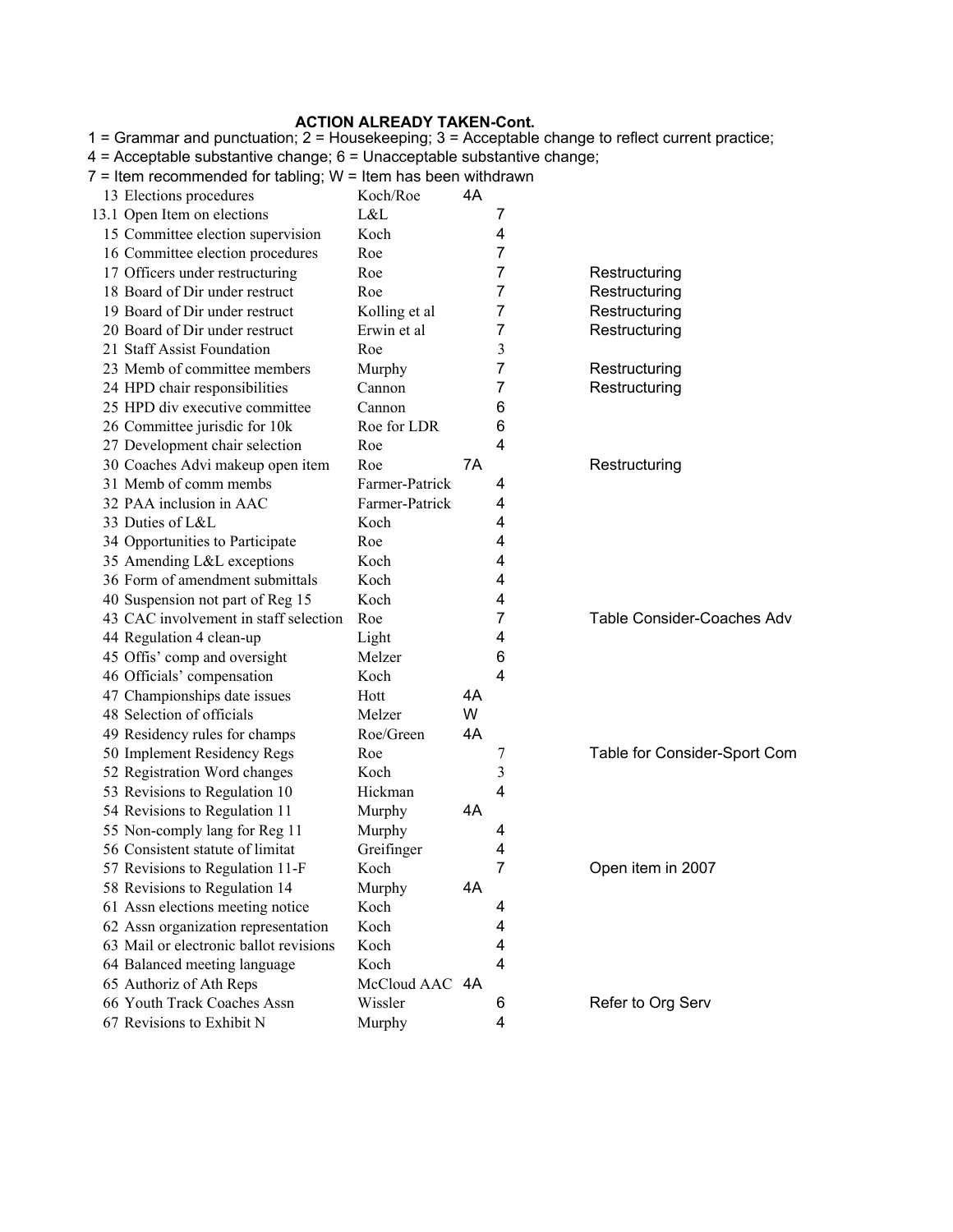## **LAW AND LEGISLATION**

## **Recommended Actions and Changes to Proposed Bylaws and Regulations**

## **Final Session 2005 Annual Meetings**

# **Jacksonville Florida**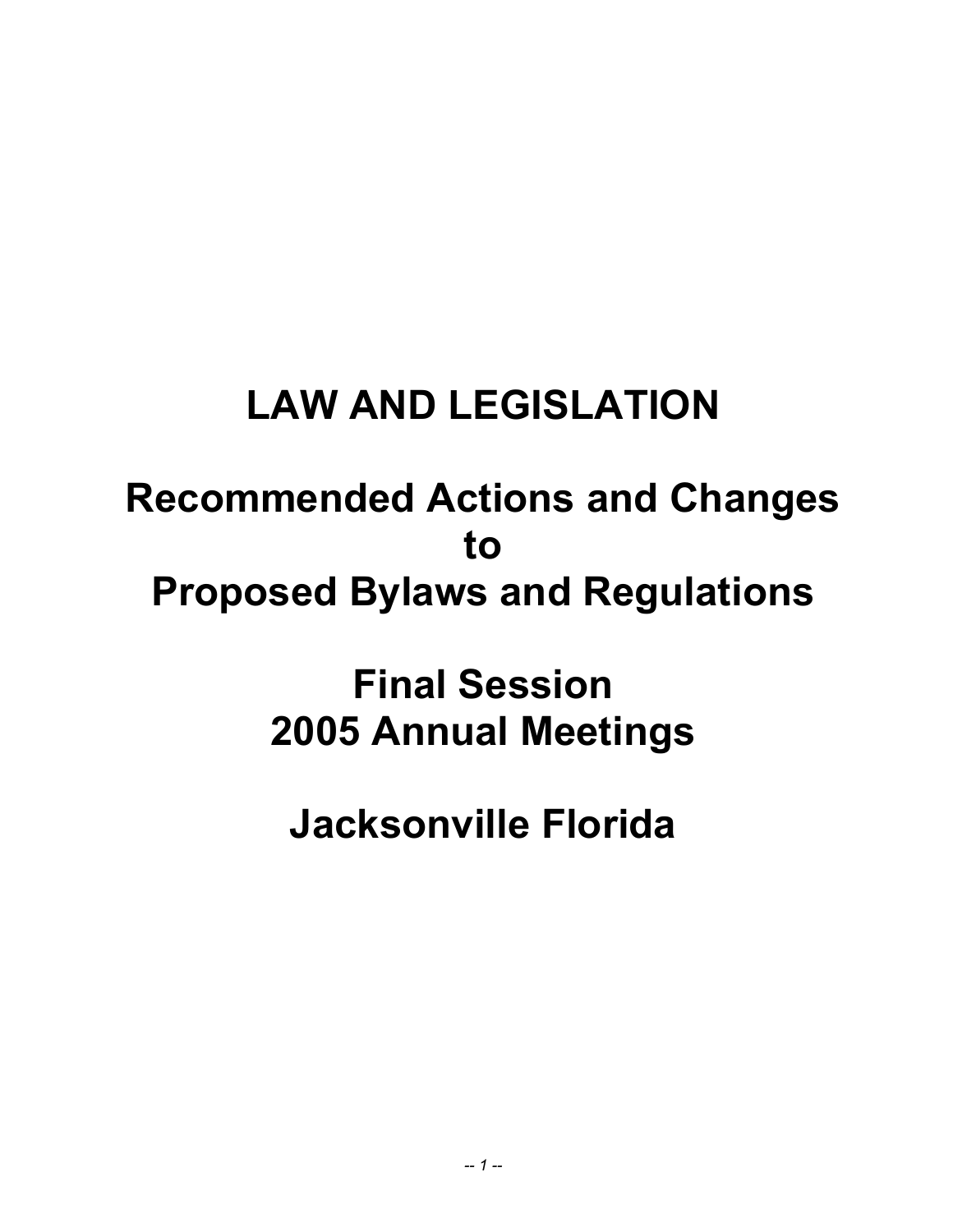## **Items in the Proposed Amendments to the Bylaws and Operating Regulations for 2005 where further amendments have been made. 12/01/05**

**Item 04............................................................... Submitted by Sandra Farmer-Patrick, AAC Chair** 

Amend Article 5 as follows:

Membership in USATF shall be open to any eligible individual, club, organization, national sports organizations, and other constituencies as described herein. The process for applying for membership is set forth in Regulation 1.

- **B** Professional athlete: Professional Athlete means a USATF athlete who meets the qualifications to be a voting member of the Professional Athletics Association.
- ((**B**))**C Clubs/organizations:** *[no other change]*
- ((**C**))**D Associations:** *[no other change]*
- ((**D**))**E National sports organizations:** *[no other change]*
- ((**E**))**F Other constituencies**: The constituency of USATF shall also include the following organizations which are all listed in Exhibit C of these Bylaws:
	- **1 National Athletics organizations:** *[no other change]*
	- **2 National coaching organizations:** *[no other change]*
	- **3 Sports for the Disabled:** *[no other change]*
	- 7 **Professional Athletics Association:** The organization established by, and to represent the interests of, the professional athletes within USATF.

**Item 05...................................................................................................Submitted by Bill Roe, President** 

Amend Article 6, Associations as follows:

**A Associations: 1 Association documents:** *[no change to a-e]* **f** Bylaws: Association bylaws that comply with the minimum content requirements of Regulation 15. f))g **Other:** *[no other change]*

**Item 08.1 ........................................................................ Submitted by Ed Koch, L&L Member**

Amend Exhibit C-4 at the bottom to read:

Collectively the V-((C))E-3 members are entitled to one member on each sports committee.

**Item 13.........................................................Submitted by Ed Koch, L&L Member, and Bill Roe, President** 

Amend Article 9-F-4 as follows: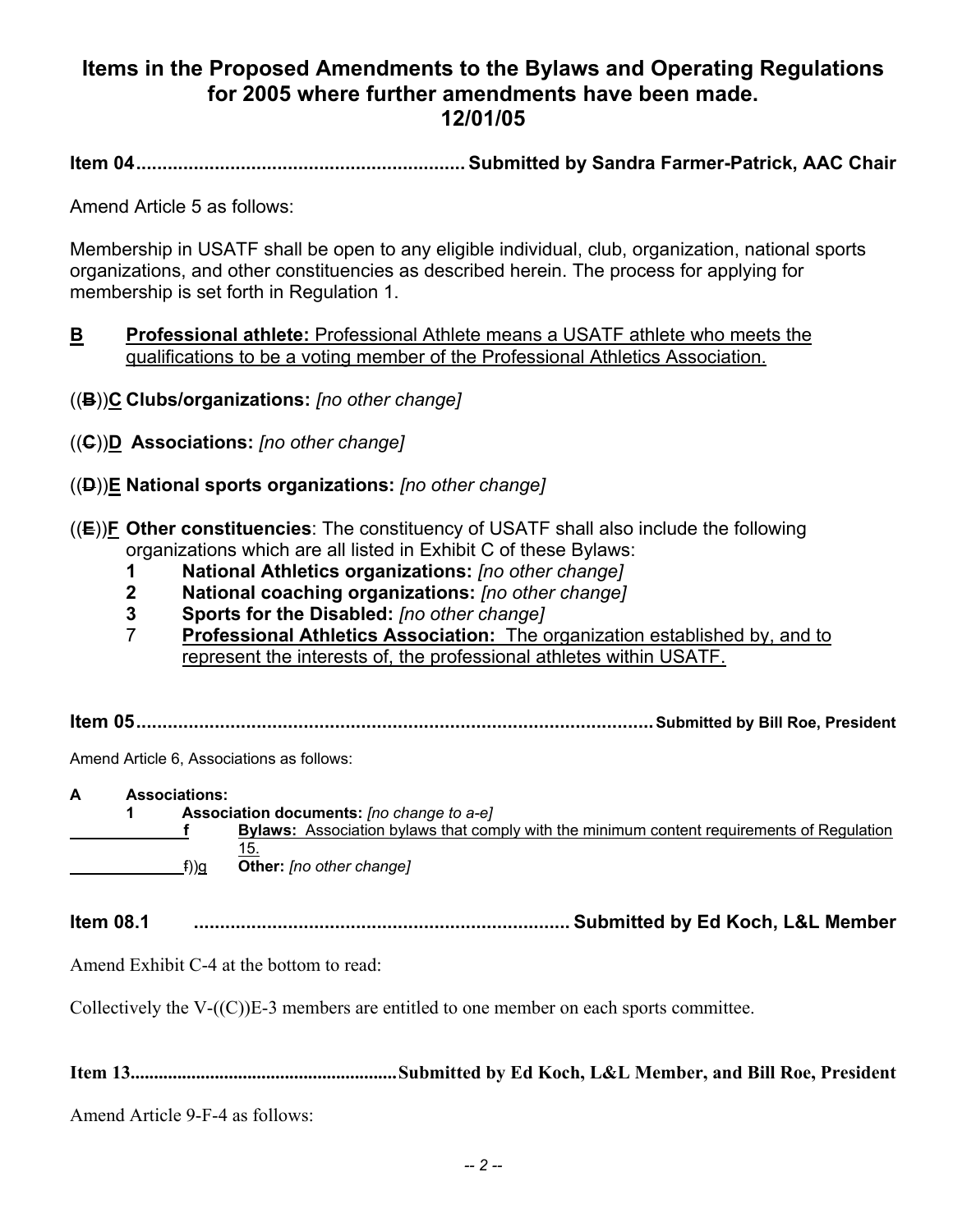- **4 Election Procedures:** 
	- **a First Round:** The Organizational Services Committee, ((and)) assisted by the national staff, shall open first-round balloting by 7:00 a.m. on the day prior to the second general session of the annual meeting, and allow ballots to be cast until  $((10 a.m.)$ Noon that day.
	- **b Results:** First Round Results Ballots shall be counted.... The first round results shall be posted at  $((11 a.m.))$  1 p.m. or as soon as possible ...
	- **c Second round and results:** Run –off election balloting if necessary, shall open in a secure voting location by  $((12:00 \text{ Noon}))$  3 p.m. and casting ballots shall be allowed until  $((2-p.m.))$  6 p.m. that day. The Organization Services Committee shall exercise its best efforts to have complete results available ... on or before  $((3-p.m.)$  7 p.m..
	- **d The date and time of each round of the election shall be published in the Annual Meeting schedule.**

#### **RELETTER ALL SUBSEQUENT**

- *e [no change]*
- **f** Protests: Protests may be made within one hour .... One of the three (3) protest members shall be from the  $(\overline{Organization Services})$  Law & Legislation Committee, and at least one from a list provided by the Athletes Advisory Committee, … The Protest Panel and alternates shall be appointed at least thirty (30) days prior to the elections. All candidates shall be notified of the appointments and may submit challenges to a panelist or alternate in a manner similar to challenges to NABR panelists (see Regulation 11-I).
- **g** *[no change]*

#### **13.1 Open item to discuss elections next year.**

### **Item 14.......................................... Submitted by Ed Koch, L&L Member, and Bill Roe, President**

Amend Article 9-F-4 as follows, by conducting a third round by either of two methods:

- **((Third round:** If a third round of balloting is necessary, it shall be conducted on the same day as the second round from 4:00 p.m. until 6:00 p.m. Results will be posted at several meeting locations, including the registration center as soon as possible after voting is concluded;
- **5 Majority requirement:** ((Except for the positions of IAAF and USOC alternate delegates, n))No candidate shall be declared to have won an election in the first  $(Hwo)$ ) valid round $(Hs)$ ) without receiving votes from a majority of the ballots cast for the position in question. The second round voting shall employ preference balloting where necessary to produce a result. The procedure for election is:
	- **a** Voting: Each voter shall be permitted to vote for as many candidates as there are positions to be filled in first-round balloting;
	- **b** Majority: Positions shall be filled when a candidate has received votes from a majority of the ballots cast, including balloting using preference balloting;
	- **c Runoff:** Remaining positions will be filled by a run-off election in which there shall be a choice of candidates double the number of remaining positions, plus any and all candidates tied for the last qualifying position;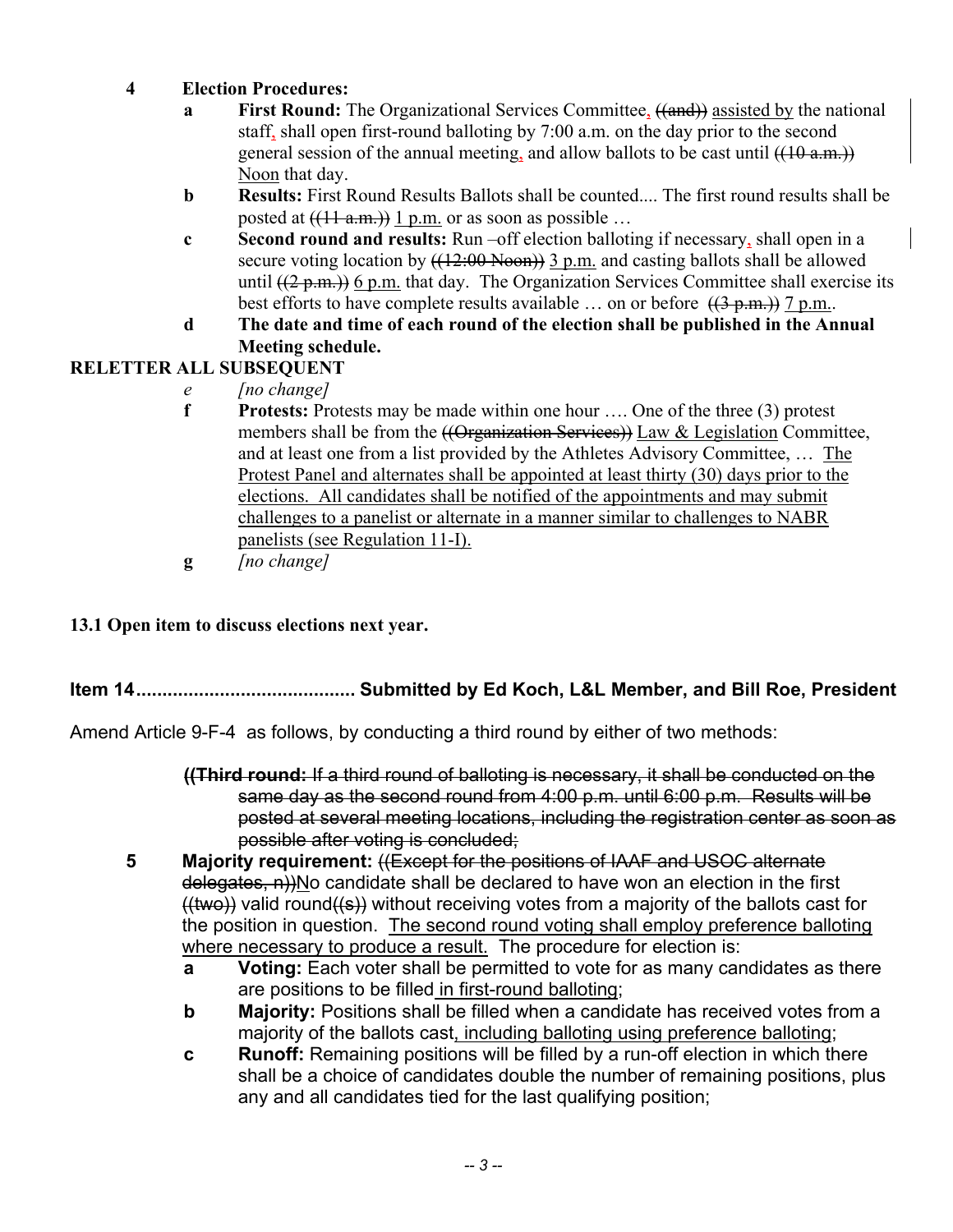7 **d Advancement:** The candidates in the run-off election shall be those candidates who received the highest number of votes in the previous round of balloting without being elected; and

 **((Plurality:** After two rounds of voting, a plurality of the votes cast is sufficient to elect candidates in the following round.)) **Preference balloting:** The system commonly called preference balloting shall be used in the second round of voting in order to assure a decision. In this system, each voter shall rank all remaining candidates, and voting shall be determined as if multiple rounds have been held.

**Item 28..................................................................................................................... Submitted by Kevin Lucas,** 

Amend Article 15, "Long Distance Running Division," by deleting the current text of the Road Running Technical Council and replacing it with the following (consider all underlined):

#### **D – Councils: 3 – Road Running Technical Council**:

**A** – **Implementation**: Through the guidance, direction, and support of the Council, individual Associations shall be empowered to implement all aspects of the Road Running Technical Council and the USATF Course Certification Program:

**B – Makeup**: The Council shall consist of members nominated by each Association and selected by Sports and Associations Committees;

*i* – Elected Chair: The person elected from and by the nominees made by each Association; and

 **ii – Elected Vice-Chairs**: Two persons elected from and by the nominees made by each Association; and

 **iii – Sport Committee Members**: One representative each from the Women's LDR, Men's LDR, Masters LDR, and Race Walking; and

 i**v – Associations Committee Members**: Three representatives from the Associations Committee; and

 **v – Athletes**: At least twenty percent (20%) of the council shall be Active Athletes selected by Active Athlete delegates to USATF; and

**C - Duties and responsibilities**: Through each USATF Association the council shall:

**i – Manage** the national program of accurate road course measurements and certification; and

**ii – Maintain** the national list of "active" and "archived" certified courses, both

 online through the USATF Certified Course Search Engine and a hard copy library; and

 **iii – Adopt** and implement a system to grade and certify road course certifiers and measurers; and

**iv – Train** and supervise individual association or state road course certifiers and measurers; and

**iv – Provide** technical information and advice to assure that rules relating to course measurement and certification are enforced; and

**v – Assist** the Records Committee and RRIC by providing current information about the race course certification and validation status; and

**vi – Assist** the RRIC by providing validation measurers as necessary for record purposes; and **vii – Maintain** regular communications with all interested parties nationally and with technical counterparts in international federations.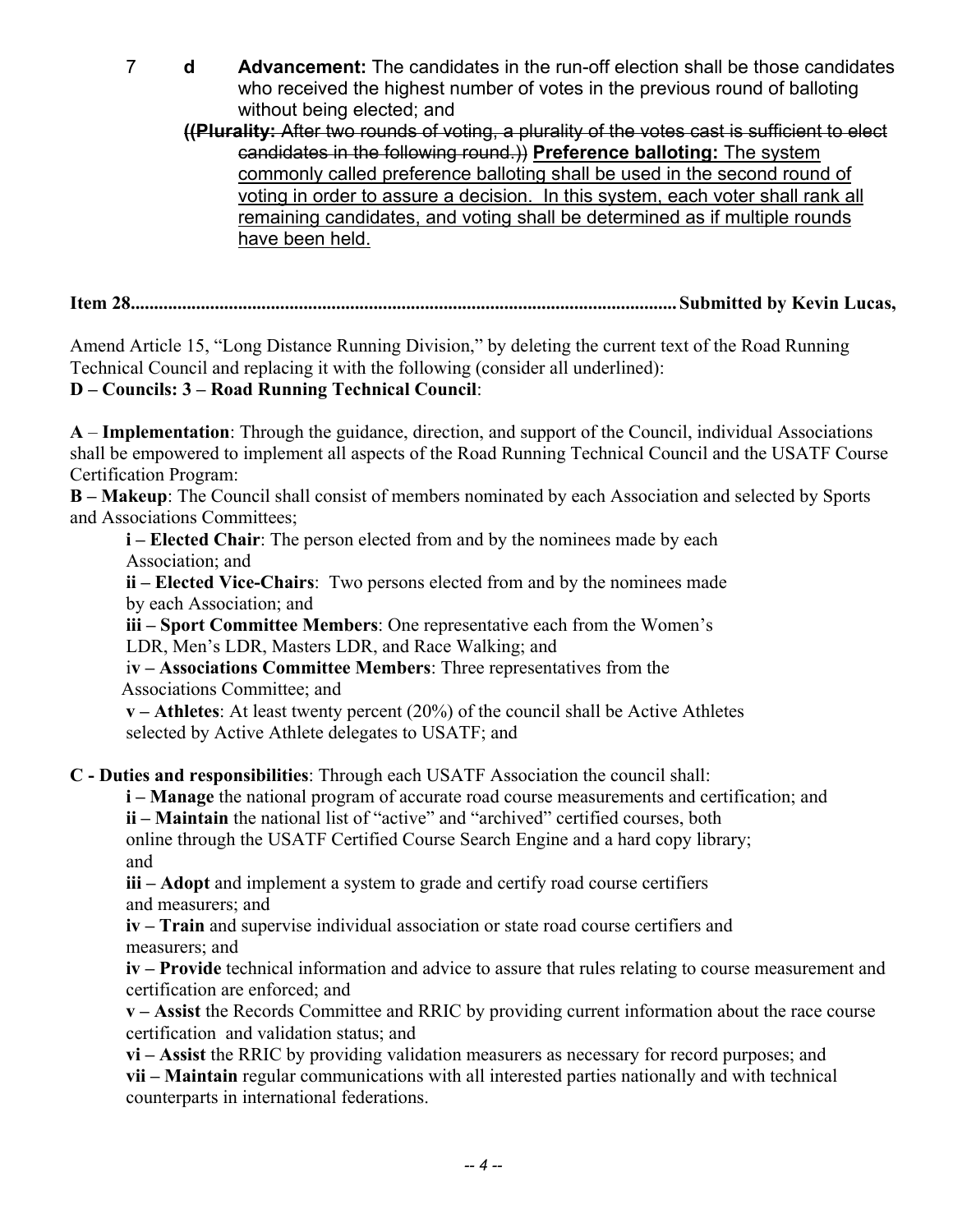**Item 29..........................................................................................Submitted by Bill Roe, President** 

Amend Article 17, "Administrative Division," paragraph E, "Coaches Advisory Committee," as follows:

#### **E Coaches Advisory Committee:**

 **2 Makeup:** The committee shall consist of forty eight (48) members, including the following numbers of coach delegates: USTrack Coaches Association (8), USWTCA (4), NCAA I TCA (2), NCAA II TCA (2), NCAA III TCA (2), NAIA TCA (2), NHSACA (2), NJCAA TCA (2), NWAACC / CCCCCTCA (2), RRCA (2), club coaches (4) to be selected by the President of USATF, two (2) youth coaches appointed by the Youth Coaches Association  $((2)$ ) and the four (4)elected officers of the CAC to total thirty eight (38), plus ten (10) Active Athlete members selected by the Active Athlete delegates to USATF. The members shall elect their chair at the annual meeting in the post-Summer Olympic year.

**Item 30............................................................................................................Submitted by Bill Roe, President** 

Amend Article 17, "Administrative Division," paragraph E, "Coaches Advisory Committee," as follows:

#### **E Coaches Advisory Committee:**

**2** Makeup: The committee shall consist of forty eight (48) members, including the following numbers of coach delegates: USTCA (8), USWTCA (4), NCAA I TCA (2), NCAA II TCA (2), NCAA III TCA (2), NAIA TCA (2), NHSACA (2), NJCAA TCA (2), NWAACC / CCCCCTCA (2), RRCA (2), club coaches (4) to be selected by the President of USATF, youth coaches (2) and the four elected officers of the CAC to total forty (40), plus ten (10) Active Athlete members selected by the Active Athlete delegates to USATF. The members shall elect their chair at the annual meeting in the post-Summer Olympic year.

 **Item 37.........................................................................................Submitted by Bill Roe, President** 

Amend Regulation 1, "Membership," as follows:

- **F Dues and fees:** Dues and fees for all categories of membership are under the sole control of the Board. Dues and fees for individual members and club organizations shall be proposed annually by the National Office, after soliciting input from USATF's committees and Associations. Dues and fees for national sports organizations and other constituent members shall be proposed by the National Office, with input from the Organizational Services Committee. The Board shall approve dues and fees for the coming budget year before the Budget Committee presents a budget to the Annual Meeting for approval.
- **G Suspension and expulsion:** *[no change]*

((**G**))**H Delinquency:** *[no change]*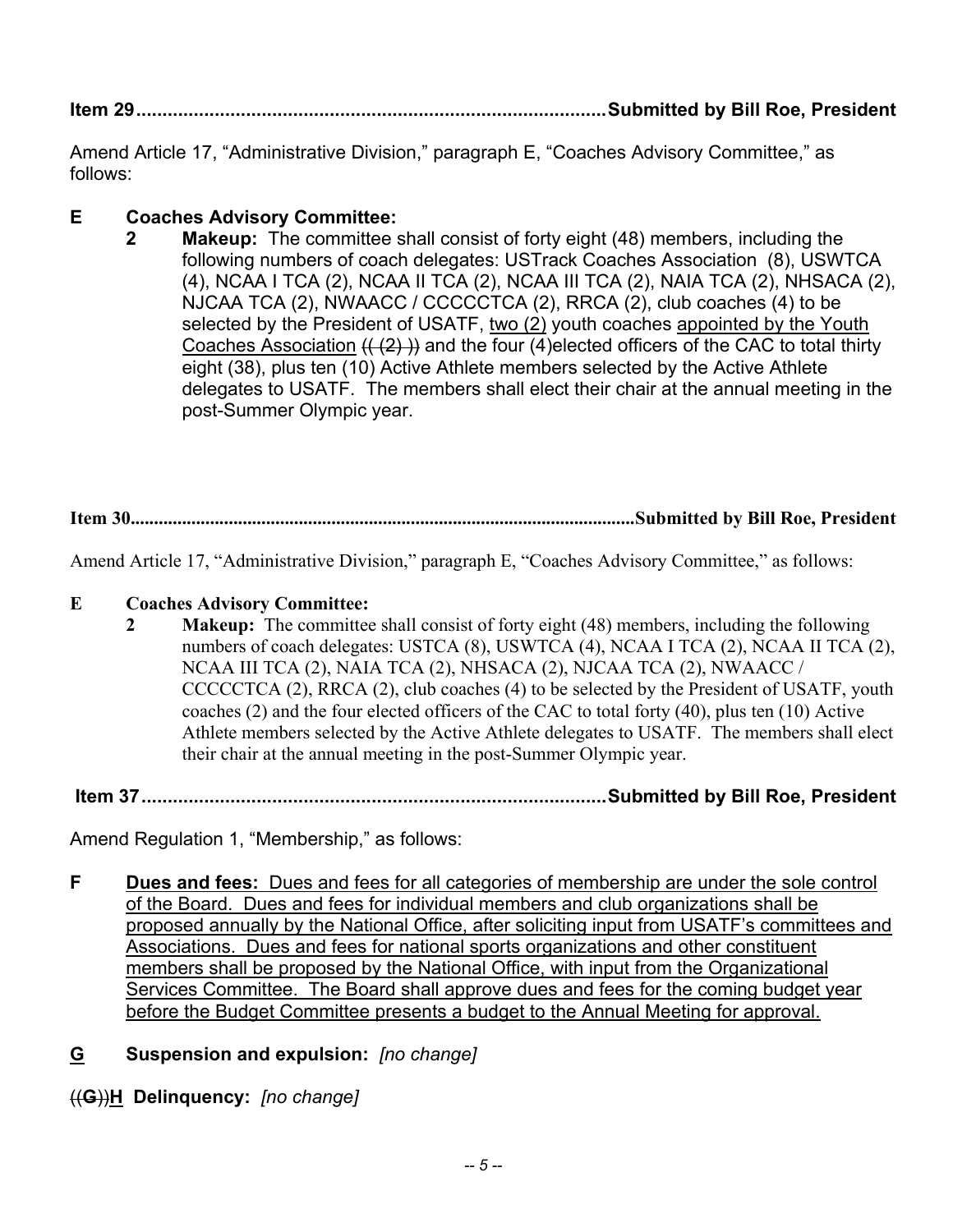**Item 38............................................................... Submitted by Sandra Farmer-Patrick, AAC Chair** 

Amend Regulation 1, Membership as follows:

**B** Professional athlete membership: USATF may, through the Elite Athletes Programs Department, and in conjunction with the Professional Athletics Association, offer Professional Athletes an enhanced membership package, which shall include membership in both USATF and the Professional Athletics Association.

And re-letter the remainder of the paragraphs.

**Item 46...........................................................................................................Submitted by Ed Koch** 

**Amend the third sentence of Regulation 4-F-1 as follows:** 

 **1 . . . The application shall further require information (i) as to whether the competition will be staffed by competition officials who are USATF-certified at the level of "national" and/or "master" and (ii) as to whether the applicant will invite and accept a proportionately representative number of national and/or master officials from outside the Association, to ensure a national character of the championship; and (iii) what provision will be made for assisting officials with transportation, food and/or lodging, and encouraging such assistance. This portion of the form shall be shared with the chair of the Officials Committee before consideration of the bid;** 

**Item 47................................................................................................ Submitted by Tom Hott, L&L Member** 

**Amend the third sentence of Regulation 4-H-1, "Championships Selection of Officials," as follows:** 

- **H Selection of Officials: Competition officials shall be selected for the national championships as follows:** 
	- **1 USA Open and Junior Track & Field Championships and the Olympic Track and Field Trials:** 
		- **a Applications: No later than September 15 of each year, provided location and dates of championships have been determined, application forms shall be mailed to every competition officials certified at the national or masters level. In the event the location and/or dates of championships have not been determined by September 15, the application forms shall be mailed immediately following the determination. The application form shall apply to the USA Open Indoor and Outdoor Track & Field Championships, ((and)) the USA Junior Outdoor Track & Field Championships, and the Olympic Track and Field Trials. Every official to be invited to the above championship shall be certified as an official at a masters or national level, and be a member of USATF. ((To receive maximum consideration, the application should be returned no later than October 15)) Applications must be postmarked by the October 15 deadline. ((Each local certification chair shall be asked to comment on the applicants certified by that particular Association.))**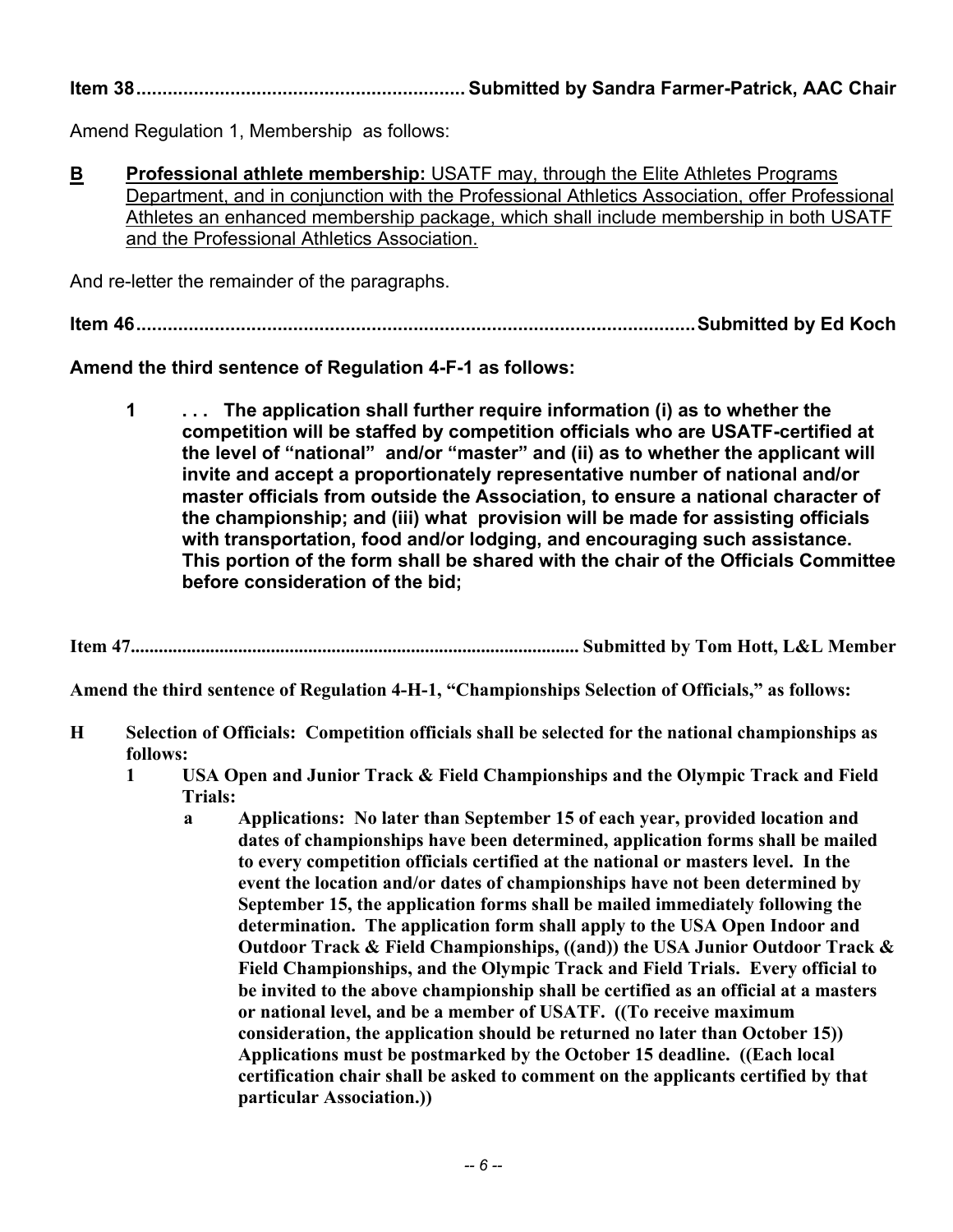**b Selection: Competition officials for the above named championships shall be selected at the annual meeting of USATF. A list of recommendations for referees and members of the juries of appeals may be submitted from the chair of the Officials Committee to the Men's and Women's Track & Field committees through the National Headquarters by November 15. Referees, NTOs, and members of the juries of appeals must be a member of USATF, and shall be selected by the chairs of each of the above two sports committees, or their designees. Other competition officials (excluding race walk judgs eand race walk referees) shall be recommended by a joint subcommittee after a review of the applications and approved by the chairs of each of the above two sports committees, or their designees. Notification to the applicants shall be made by mail as soon as possible after the annual meeting.** 

**Item 49........................................ Submitted by Bill Roe, President, and Norm Green, Masters LDR Chair** 

**Amend Regulation 7, "Representation," as follows, replacing all with:** 

**B** 1 Residency exceptions: An Association may permit an athlete who is a bona fide resident **to be a member of another Association by the agreement of the two Associations. An agreement may concern individual athletes or all athletes who reside in a certain area. An athlete who is unable to obtain agreement of the two Associations may appeal to the NABR, which shall conduct a hearing by conference call and make a determination on the basis of what is in the best interests of the sport and of the athlete.**

 **2 Team Scoring: Sport committees may establish residency requirements for championships' team scoring and participation in USATF sponsored events (e.g. Youth Athletics/Junior Olympics) which shall be reflected in the competition rules.** 

**Item 54................................................................................................ Submitted by Jim Murphy, L&L Chair** 

**Amend Regulation 11 as follows (only those sections where changes are made are shown):** 

- **A Jurisdiction:**
- **2 f Sexual misconduct ((referred to in 11-Q-3 below));**
- **4 Association jurisdiction: Except as provided above, USATF Associations in good standing shall have jurisdiction over all disciplinary and formal grievance proceedings relating to matters that arise within the boundary of the particular Association, except sexual misconduct allegations which shall be under the jurisdiction of USATF. All penalties imposed by an Association shall be effective only within the jurisdiction of that Association((, including national and international competitions held within that Association)).**

**THE REMAINDER IS AS PRESENTED IN THE LAW AND LEGISLATION PACKAGE** 

**Item 58.................................................................................. Submitted by Jim Murphy, L&L Chair** 

**Amend Regulation 14, "Athletics Sanctions," as follows:**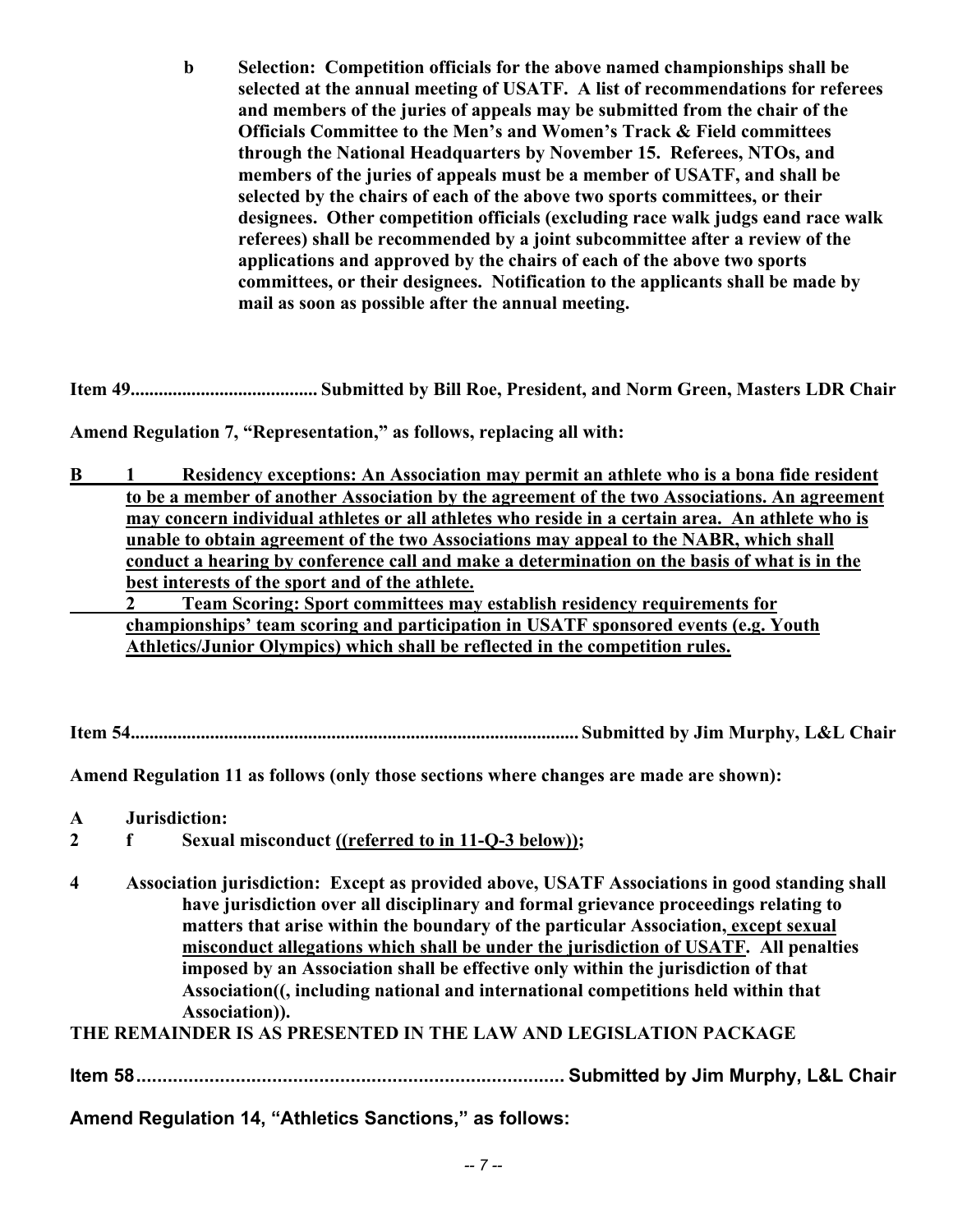- **C Sanction application process:** 
	- **2 Hold harmless clause: Contain the following clause which shall also appear on all sanction application forms and on all forms upon which official sanctions are granted:**

 **"In granting this sanction, it is understood and agreed that USA Track & Field and its Associations shall be held free and harmless by the applicant for any liabilities or claims from damages arising by reason of injuries of any kind to anyone during the conduct of, or otherwise in connection with, the competition event;" Note: Consult local attorney for variations on language necessitated by applicable state law.** 

- **3-4 [no changes]**
- **5 Prior sanctions: Contain the following attestation and disclosure requirement: "Applicant represents and warrants that she, he, or it has fully complied with all sanction application requirements for USATF-sanctioned competitions that she, he, or it has conducted within the preceding four year period."**
- **6 Americans with Disability Act: Contain the following attestation: "All USATF sanctioned events shall comply with the Americans with Disability Act and with USATF's Policy & Procedures for the Evaluation of Requests for Accommodations Pursuant to the American's with Disabilities Act, as provided at http://www.usatf.org/groups/eventdirectors/ada/. Applicant represents and warrants that he, she, or it will fully comply with the applicable requirements of the Americans with Disabilities Act."**

### **THE REMAINDER IS AS PRESENTED IN THE LAW AND LEGISLATION PACKAGE**

**Item 60..............................................................................Submitted by Scott Erwin, L&L Member** 

**Amend Regulation 15 as follows:** 

- **A Association accreditation:** 
	- **1 Minimum standards: In order to maintain good standing, an Association shall be required to meet the following standards:** 
		- **a Required standards:** 
			- **ix Association Bylaws: Each Association's Bylaws must contain provisions for removal or replacement of officers and committee chairs, and grievance and disciplinary procedures, as more fully detailed below.**
- **b Association Bylaws: Beginning in 2007, all Association bylaws must contain clear and concise provisions related to:** 
	- **i Removal: The removal or replacement of Association officers and committee chairs; and**
	- **ii Dispute resolution: Detailed procedures for filing and resolving Association grievances and disciplinary matters, which at a minimum provide for:**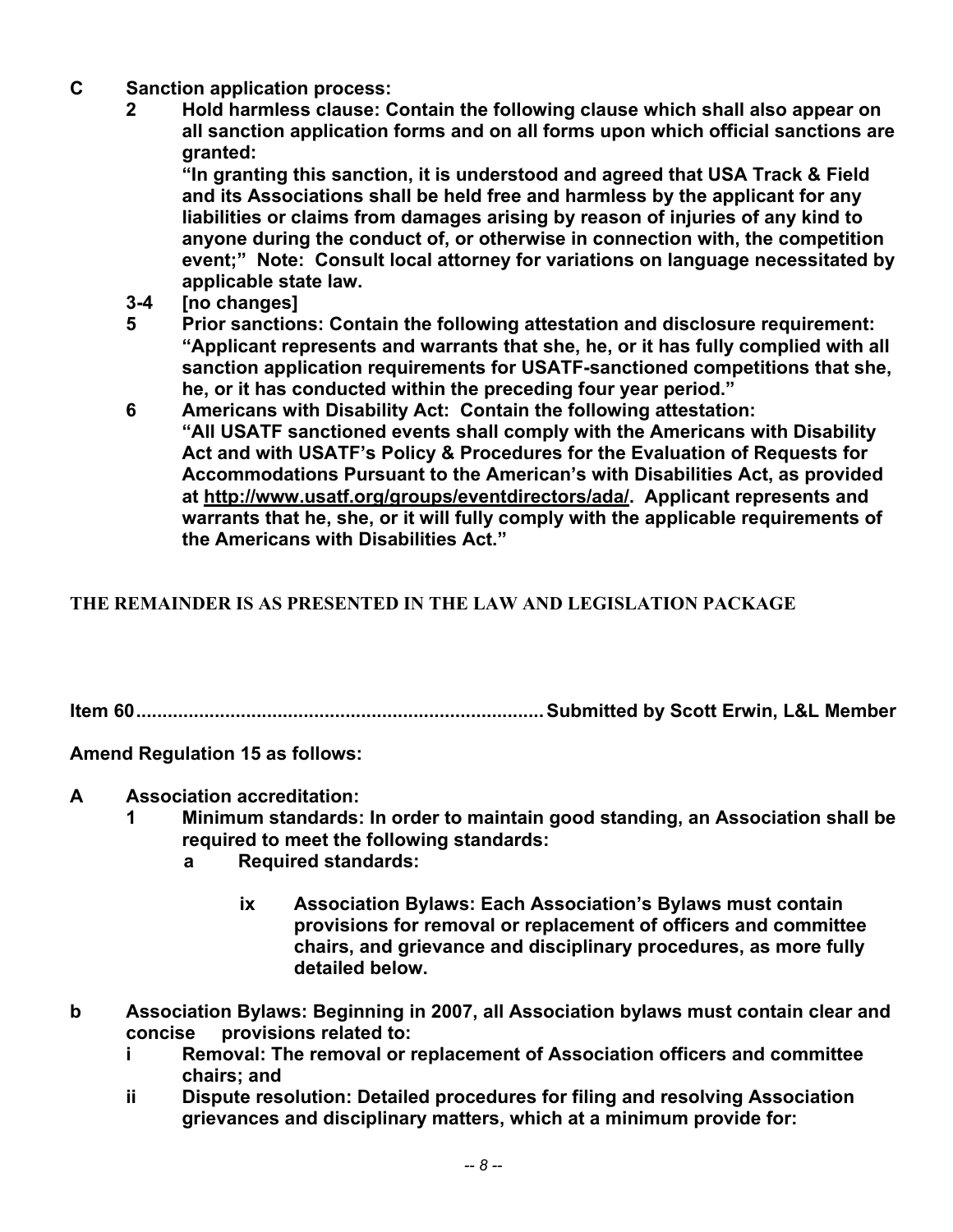- **a Arbitrators: The selection of an impartial three-person arbitration panel, to include at least one Active Athete, to hear and decide grievance and disciplinary matters. The arbitrators shall not be members of the Association Board or Executive Committee;**
- **b Challenge: The opportunity for a party to a grievance or disciplinary proceeding to object to the participation of an arbitrator who the party feels cannot act impartially due to a real or perceived conflict of interest;**
- **c Filing: Special procedures for filing and handling grievances against an officer of the Association which exclude the officer from the grievance administration process;**
- **d Dates: Grievance or disciplinary hearing to be held within forty-five (45) days of the filing of the proceeding;**
- **e Delay: The opportunity for the arbitrators to dismiss or rule against any party who delays the proceedings, is uncooperative or is unprepared to present evidence or a defense at the grievance or disciplinary hearing; provided that proper advance notice of the hearing has been given to the party; and**
- **f Appeals: The decision of the arbitrators to be appealed pursuant to USATF Regulation 11-P.**

### **RELETTER ALL SUBSEQUENT**

**Item 65...............................................................................Submitted by Dexter McCloud, for AAC** 

**Amend Regulation 7 by deleting paragraph D, "Representation of athletes," and reletter current E to D.** 

**Further, add a new regulation 16, "Authorization of Athlete Representatives, as follows:** 

#### **REGULATION 16 AUTHORIZATION OF ATHLETE REPRESENTATIVES**

- **A Authority: In accordance with IAAF Competition Rule 7, USATF shall authorize Athletes' Representatives to assist athletes in planning, arranging and negotiating their competition programs under the following procedures.**
- **B Applicability: Athletes' Representatives who represent United States athletes must be authorized by USATF under this regulation to assist United States athletes in planning, arranging and negotiating their competition programs.**
- **C Authorization application: Athletes' Representatives shall obtain authorization through USATF by submitting a fully completed USATF Athletes' Representative application form along with applicable fees set by the Board. Athletes' Representatives acting solely for foreign athletes above, shall not be required to pay any fee for authorization to act on behalf of their clients, but shall be offered the option to purchase any benefits package offered to Athletes' Representatives authorized by USATF under this regulation.**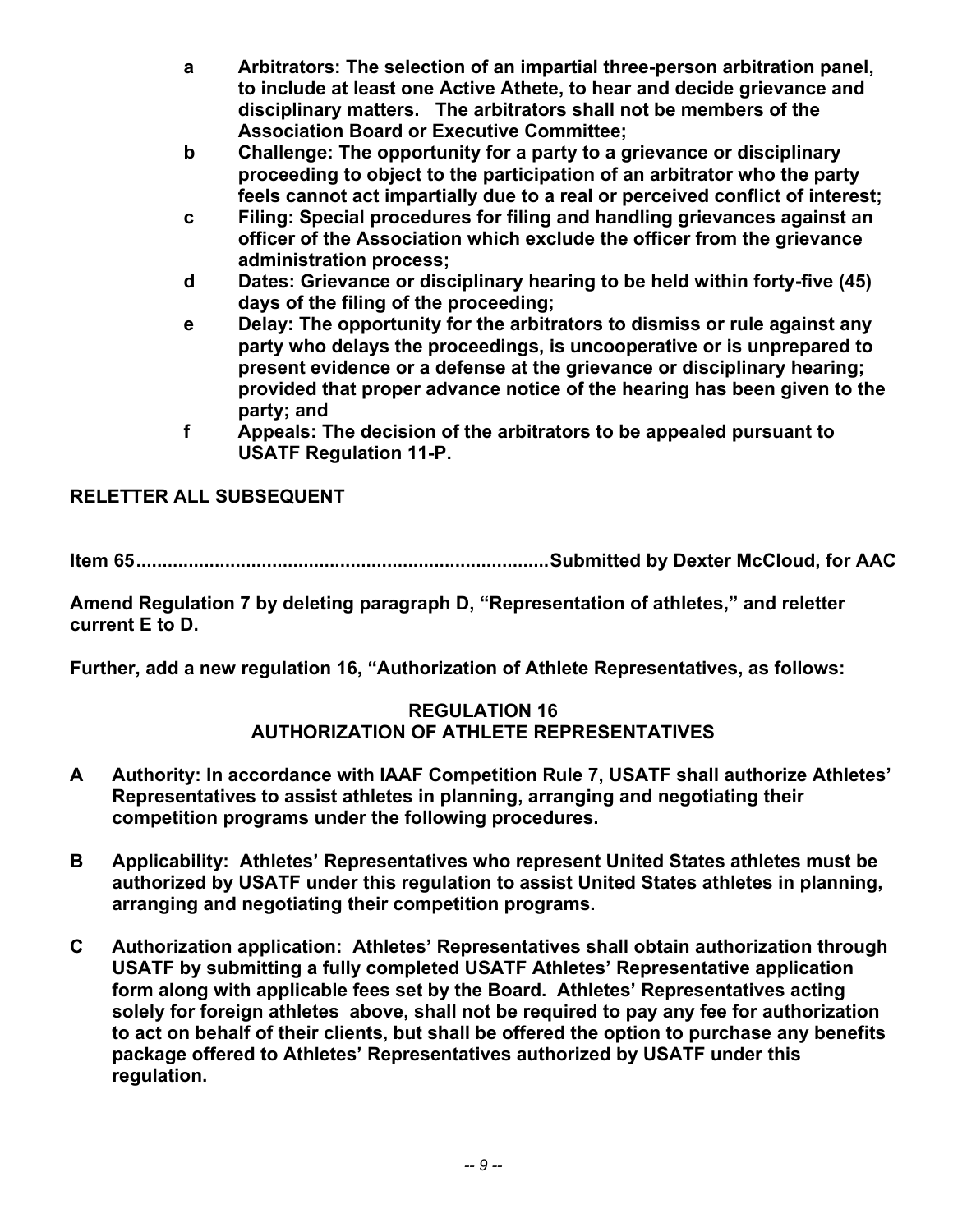- **D Criminal background screening: Individuals wishing to be authorized under this regulation to represent United States athletes shall be required to submit to and successfully to complete USATF's criminal background screening process.**
- **E State license: Any USATF-authorized Athletes' Representative who has a principal place of business in the United States shall maintain a license to act as an athlete agent in that place of business, if required by state law.**
- **F Professional license: USATF-authorized Athletes' Representatives who are licensed professionals in the fields of accounting, law, real estate, finance, banking, investment advising, or consulting shall be required to be in good standing with the relevant professional licensing body.**
- **G Education: All first-time applicants for authorization by USATF to act as Athlete Representatives shall attend a USATF Athlete Respresetative seminar within one year after applying. USATF shall provide all USATF-Authorized Representatives with educational materials reflecting updates in rules and practices at least annually, and may require that the Authorized Athlete Representative return completed questionnaires demonstrating knowledge of the materials covered.**
- **H Agent screening committee: The USATF President, after consulting with the Chair of the Athletes Advisory Committee, shall appoint a three-person Agent Screening Committee, consisting of one professional athlete in Athletics, one USATF-authorized Athletes' Representative with at least 10 years' experience, and one other person with a legal or business background. The President shall also appoint an alternate for each position. The Agent Screening Committee's duties shall include:** 
	- **1 Review applications for authorization;**
	- **2 Review criminal background reports which contain adverse information about an applicant;**
	- **3 Grant or deny authorization to applicants.**
- **I Application review and appeal: After an applicant submits a fully completed application, the following procedures shall apply:** 
	- **1 Initial review: The Elite Athlete Programs Department of USATF shall review the application for completeness and return any incomplete application form for completion and resubmission.**
	- **2 Background screening: A criminal background screening search report shall be ordered for each applicant. After the initial background screening, additional background screening shall take place only if more than two years have elapsed since the last background screening report ordered by USATF.**
	- **3 Approval: An individual whose application or background screening report reveals no adverse information, and who has met all other requirements outlined above, shall be authorized by USATF as an Athletes' Representative.**
	- **4 Explanation request: USATF shall request that an individual whose application or background screening report reveals adverse information, or who has not met one or more of the other requirements set forth above, provide an explanation to the Agent Screening Committee. The Committee may, but need not request that the applicant appear before it, in person or by telephone conference.**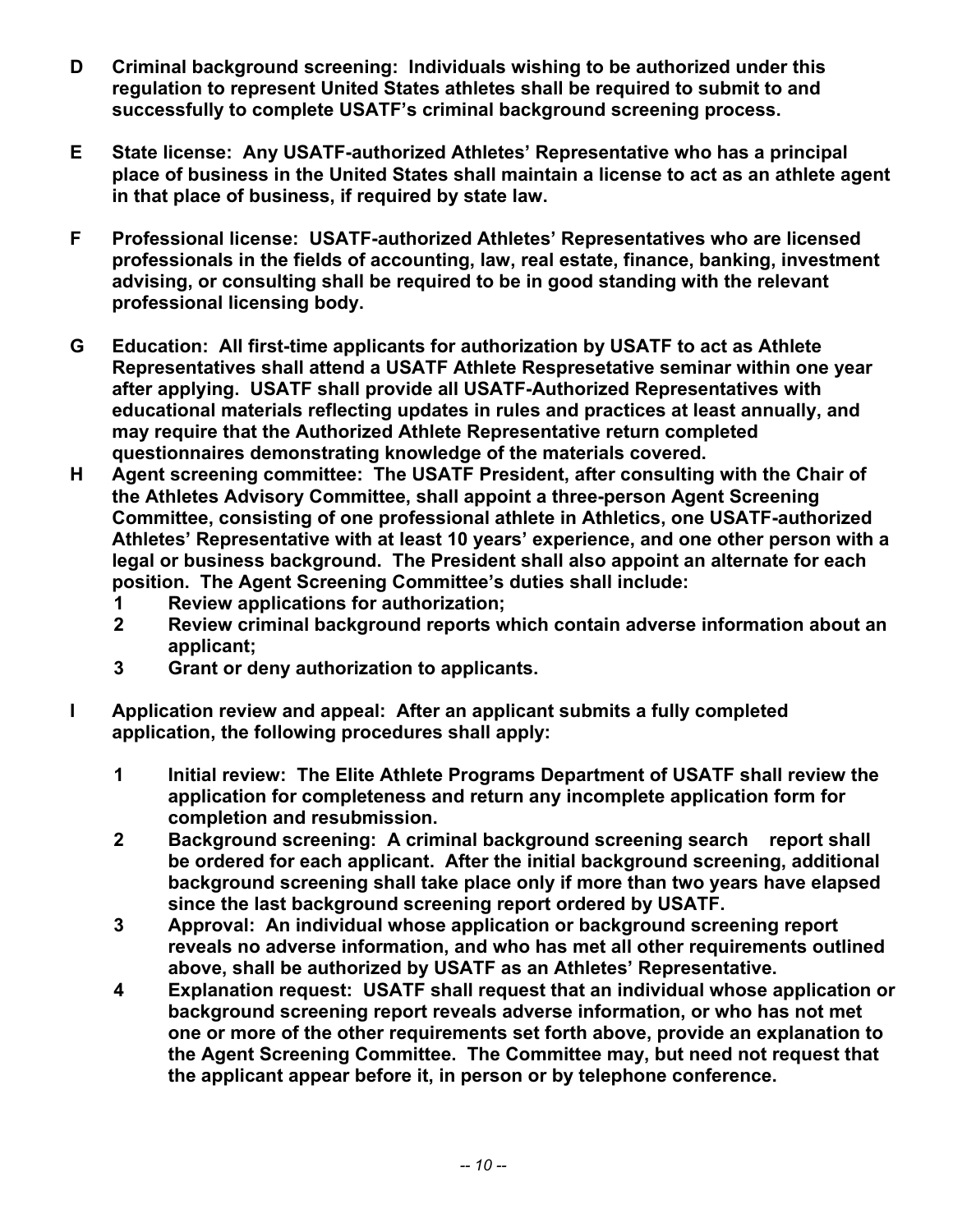- **5 Action after explanation request: The Agent Screening Committee shall accept or deny the application after affording the applicant an opportunity to provide an explanation.**
- **6 Appeal: An applicant who is denied authorization shall have the right to appeal the decision to the NABR under Regulation 11.**
- **J Contracts: Every contract between a USATF-authorized Athletes' Representative and an athlete shall be in writing in the athlete's native language, and describe the respective obligations of the Athletes' Representative and the athlete. Any contract between a USATF authorized athlete representative and an athlete with remaining collegiate eligibility shall contain a statement that discloses that by signing the agreement the athlete will forfeit any remaining eligibility he or she has to compete at the collegiate or university level.**
- **K Revocation of authorization: A USATF-authorized athlete representative may have his or her certification revoked by the Agent Screening Committee, after being afforded the opportunity to be heard, for the grounds listed below.** 
	- **1 False information: Providing false or misleading information on his or her application;**
	- **2 Failure to update information: Failing to update material changes in information provided on his or her application;**
	- **3 Professional license: Revocation or suspension of a professional license, and/or suspension, reprimand or revocation of membership in the applicable professional organization (i.e., UAAA certification, State or Federal Bar, NASD/SEC, State Board of Public Accountancy);**
	- **4 Conviction of crimes: A conviction or plea of nolo contendere for any felony, or for any crime involving fraud or embezzlement in state or federal criminal proceedings;**
	- **5 Civil or administrative proceeding: Any finding in a civil or administrative proceeding of fraud or embezzlement; or**
	- **6 USATF bylaw violation: Any finding by an NABR panel of a violation of USATF Bylaws or Operating Regulations.**
- **L Initiation of revocation proceedings: USATF shall initiate revocation proceedings against a USATF-authorized Athletes' Representative when it has received credible evidence that there exists good cause for such revocation.**
- **M Appeal of revocation: A USATF-authorized Athletes' Representative may appeal a revocation to the NABR under Regulation 11.**
- **N Agent compensation: The Agent Screening Committee may establish and publish a schedule of recommended maximum compensation rates for USATF-authorized Athletes' Representatives. USATF shall distribute such a schedule, if established, at least annually, to all U.S. athletes listed by USATF-authorized Athlete Representatives in their client lists.**
- **O Insurance: All USATF-authorized Athlete Representatives shall disclose to each USATF athlete they represent whether they are bonded or carry professional liability or errors**